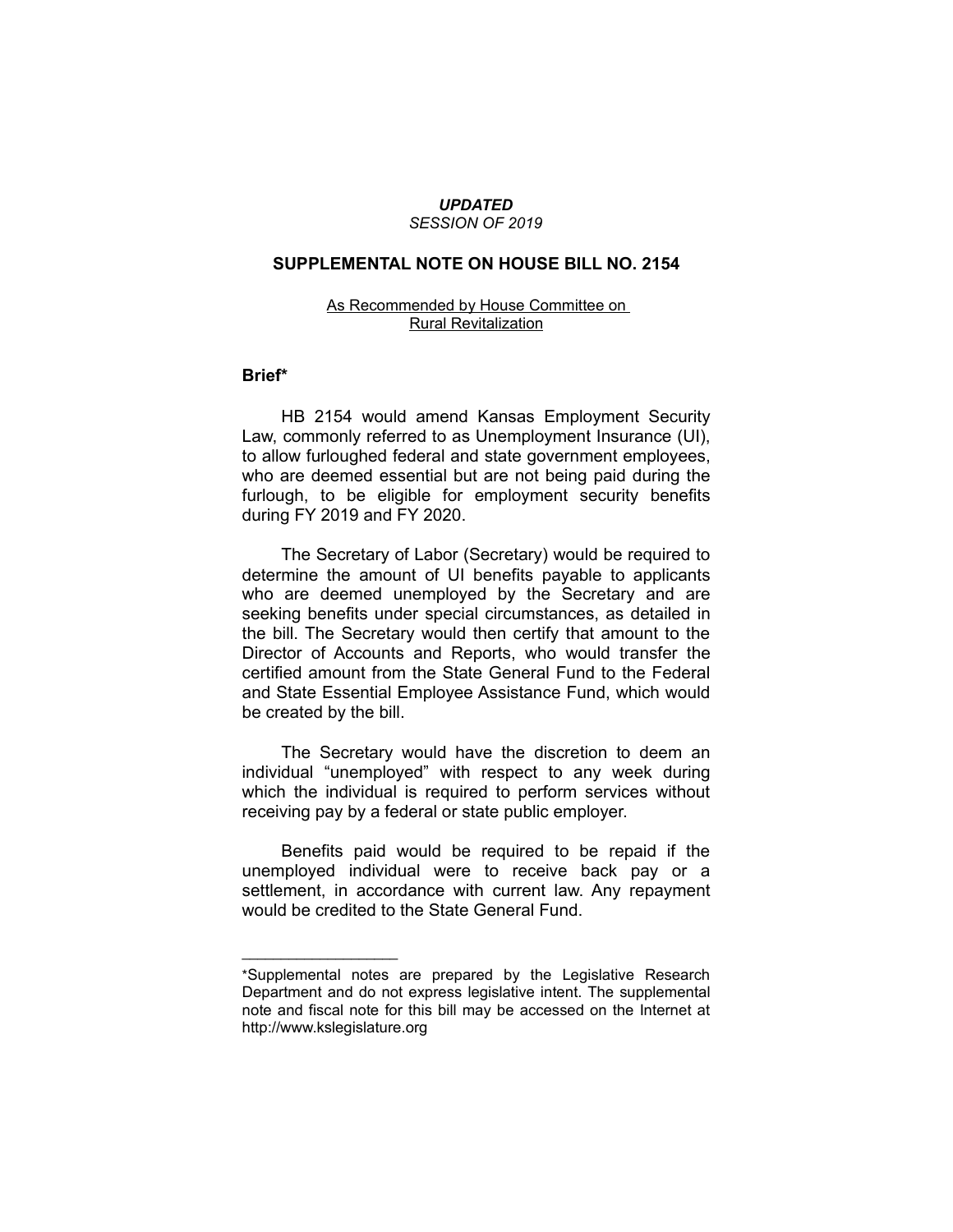The Secretary would be authorized to adopt rules and regulations regarding implementation of deeming an individual "unemployed" and waiving or altering work search and availability requirements due to special circumstances.

The bill also makes numerous technical changes.

The bill would be in effect upon publication in the *Kansas Register.*

# **Background**

The bill was introduced by the House Committee on Rural Revitalization at the request of Representative Adam Smith on behalf of the U.S. Department of Agriculture.

At the House Committee hearing, the State Executive Director for the Kansas Farm Service Agency provided proponent testimony. The State Executive Director discussed the 350 Kansas Farm Service Agency employees who were required to work for three days without pay after the federal government shutdown and how these employees were no longer eligible for unemployment benefits under state law. Neutral testimony was provided by the Chief of UI Benefits and Reporting, Kansas Department of Labor, who provided information on UI benefits and answered questions for the House Committee. No opponent testimony was provided.

The bill was passed by the House Committee on February 19, 2019, but was withdrawn from the House Calendar and referred to the House Committee on Appropriations on Wednesday, February 27, 2019. The bill was then withdrawn from the House Committee on Appropriations and rereferred to the House Committee on Rural Revitalization on Wednesday, March 6, 2019. The House Committee again passed the bill on Tuesday, March 12, 2019.